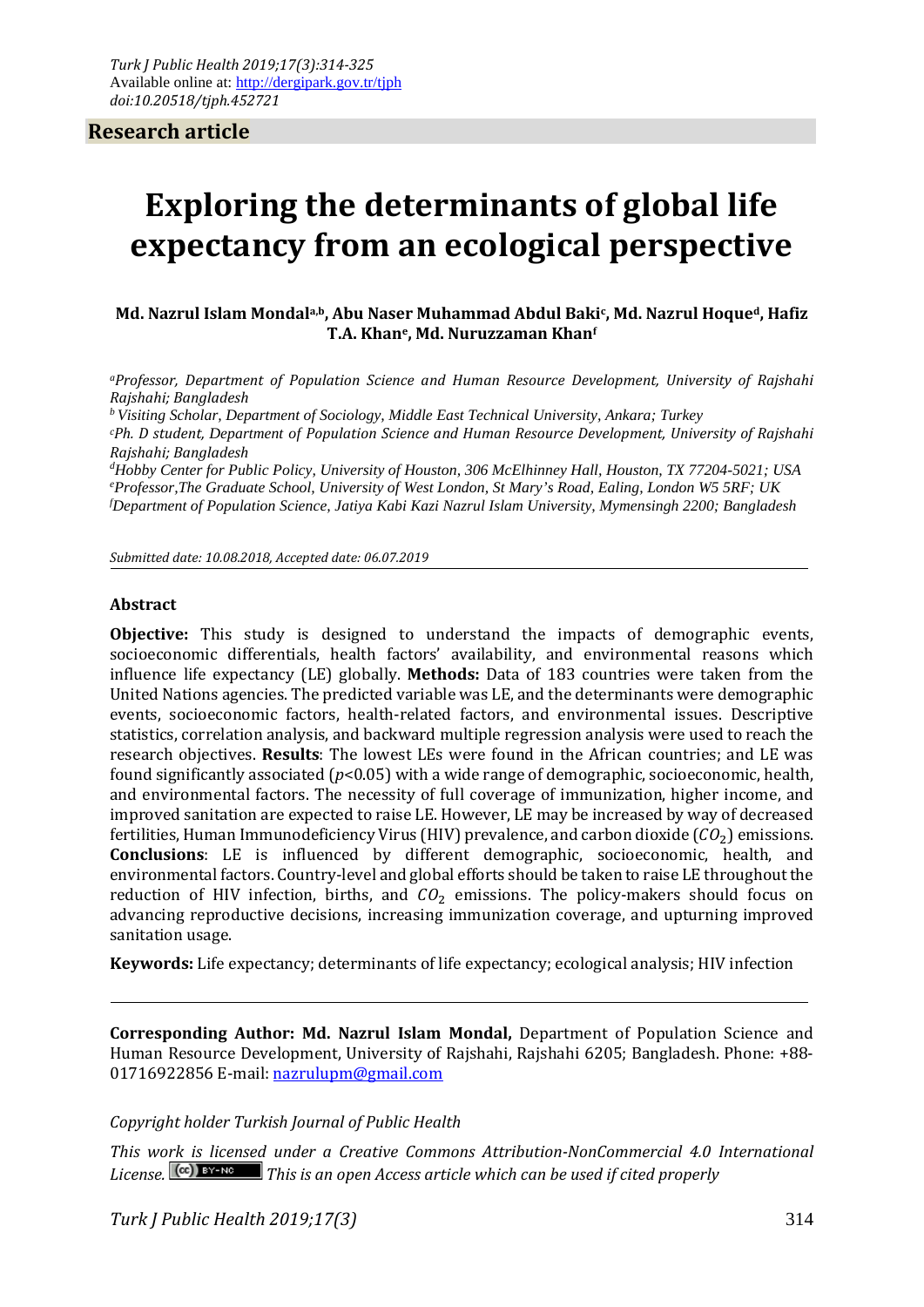# **Küresel doğumda beklenen yaşam beklentisinin ekolojik perspektifle incelenmesi**

# **Öz**

**Amaç:** Bu çalışma, yaşam beklentisini (YB) küresel olarak etkileyen demografik olayların, sosyoekonomik farklılıkların, sağlık hizmetlerinin mevcudiyetinin ve çevresel nedenlerin etkilerini anlamak için tasarlanmıştır. **Yöntem:** 183 ülkenin verileri Birleşmiş Milletler ajanslarından alınmıştır. Tahmin edilen (bağımlı) değişken YB'dir; belirleyiciler ise demografik olaylar, sosyoekonomik faktörler, sağlıkla ilgili faktörler ve çevresel konulardır. Araştırma amaçlarını değerlendirmek için, tanımlayıcı istatistikler, korelasyon analizi ve multiple regressyon analizleri kullanılmıştır. **Bulgular:** En düşük YB Afrika ülkelerine ait olup, çok çeşitli demografik, sosyoekonomik, sağlık ve çevresel faktörlerle anlamlı düzeyde ilişkilidir (p <0.05). Tam kapsayıcı bağışıklama, daha yüksek gelir ve iyileştirilmiş sanitasyonun YB'yi yükseltmesi beklenmektedir. Bununla birlikte, doğurganlık, HIV yaygınlığının ve karbondioksit emisyonlarının azaltılması yoluyla YB artırılabilir. **Sonuç:** YB farklı demografik, sosyoekonomik, sağlık ve çevresel faktörlerden etkilenmektedir. HIV enfeksiyonu, doğumlar ve  $CO<sub>2</sub>$ emisyonlarının azaltılması yoluyla YB yi yükseltmek için ülke düzeyinde ve küresel olarak çaba gösterilmelidir. Politika yapıcılar üreme kararlarını ilerletmeye, aşı kapsamını artırmaya ve sanitasyonu iyileştirmeye odaklanmalıdır.

**Anahtar sözcükler:** Yaşam beklentisi; yaşam beklentisinin belirleyicileri, ekolojik analiz, HIV enfeksiyonu

#### **Introduction**

Life expectancy (LE) at birth reflects the overall mortality level of a population. It is defined as "the years a newborn infant would live if prevailing patterns of age-specific mortality rates at the time of birth were to stay the same throughout the child's life".1 The LE is considered as a commonly used<br>indicator to measure the overall indicator to measure the overall improvement of a country. It is of actual importance for the low- and lower middleincome countries and especially for the African countries since these countries are<br>struggling to reach socioeconomic socioeconomic advancements by significant investments in the social and health areas. In most countries of the world, LEs have been increasing during the last decade. In 2015, the global LE was 71.40 years (female, 73.80 years; male, 69.10 years), extending from 60 years in the World Health Organization (WHO) African region to 76.80 years in the WHO European region, giving a ratio of 1.30 between the two regions. Globally, it is observed that females live

longer than males. In 1990, the difference in LEs between the sexes was observed to be 4.50 years and it had remained almost the same by 2015 (4.60 years). Optimistically, the global average LE increased by 5 years between the years 2000 and 2015, the fastest rise since the 1960s. From 2000 to 2015 the increase of LE was observed greatest in the WHO African region, where LE raised by 9.40 years to 60 years, mostly dominated by the developments in child survival and extended access to antiretroviral therapy of Human Immunodeficiency Virus (HIV).1

An ecologic study focuses on the comparison of groups, rather than individuals which are often used to measure the prevalence and incidence of diseases. In an ecologic analysis, the variables may be aggregate measures, environmental aggregate measures, environmental<br>measures, or global measures. It is global measures. It inexpensive and easy to carry out, using routinely collected data, but they are prone to bias and confounding.2 The contributing factors in increasing LE are one of the principal interests among demographic and health researchers. Today, people across the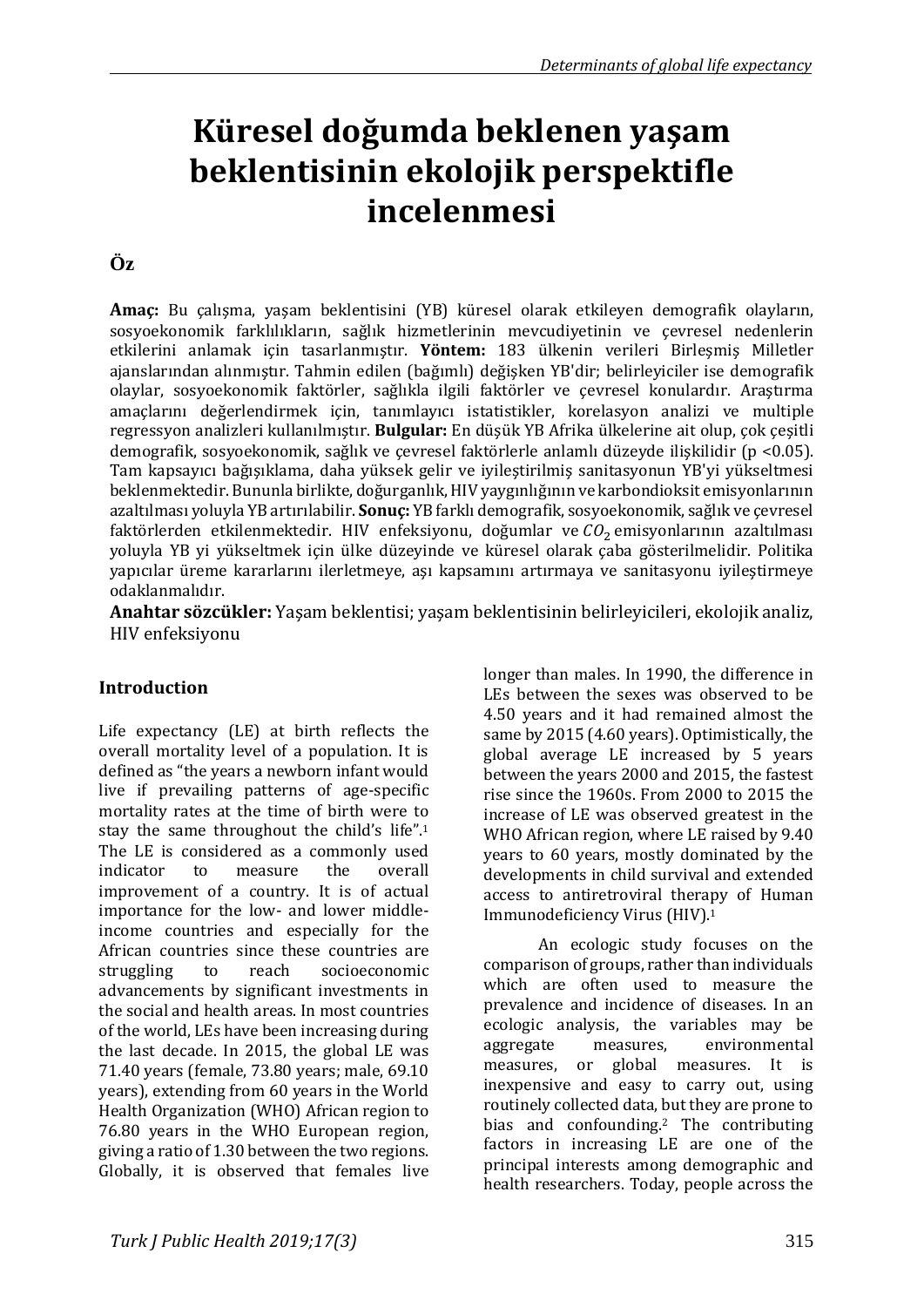contributing factors of LE which were taken into account were: healthcare expenses and

globe enjoy better health, are economically solvent, and live longer than ever before. The LE is expected to increase by seven years for the period of 1998-2025, and it would be greater than 80 years in 26 countries.3 Until now, the mentionable disparities in LE were observed between high- and low-income countries. The significant determinants were the development of technology, drugs,<br>environmental development. and environmental development, and international cooperation. Moreover, the rise in LE was initiated by higher income and education, access to improved sanitation, and clean water; developed healthcare facilities;<br>and enormous rises in agricultural

enormous rises

production. The changeability of LE has significant effects on personal and combined human activities since they affect fertility performance, socioeconomic development, human capital investment, intergenerational transmissions, and encouragements for pension subsidy rights.4-5 LE focuses the population's physical condition of a country and the healthcare services that people generally receive when they fall ill.6 The demographic and economic factors of LE include sex, age, residence, schooling, and income [gross national income (GNI) per capita].7-9 Research also shows that income plays an important role for increasing recent<br>LE For example enhanced income

For example, enhanced income

adulthood. $19$  The

contributed an affirmative influence on LE in South Korea.10 Older people in Thailand with improved earnings and innovative education had better health outcomes.11 In recent times, economic solvency and schooling inequalities were observed to explain the regional dissimilarities in LE with other health<br>indicators.<sup>12</sup> The lower earnings and indicators.<sup>12</sup> The lower earnings joblessness were seen to undesirably affect health outcomes.<sup>13</sup> Significant associations were observed between LE and education in<br>Brazil.<sup>14</sup> Finland. Sweden. Norway. Brazil,<sup>14</sup> Finland, Sweden, Norway,<br>Denmark.<sup>15-16</sup> and some European Denmark,15-16 and some European countries.17 Again, LE was found to be significantly associated with lower infant mortality rates and higher schooling rates.18 When and where death risks are higher, the women usually give birth more often to raise the possibility that at any rate, some offspring<br>will stay alive to adulthood.<sup>19</sup> The *Determinants of global life expectancy*

resources, death rates, HIV prevalence, and health consequences.20 The services related to healthcare, e.g., the increased numbers of healthcare persons, hospital supplies, and prenatal checkups diminished deaths and raised LE.21 Moreover, some researchers have pointed at the effects of demographic measures, socioeconomic variability, and accessibility of healthcare resources on LE.22- 24 The previous studies on global inequalities in LE have usually explored the overall mortality. Until recently no study has ever investigated on a global scale, considering demographic, socioeconomic, health, and environmental factors together. This study attempts to fill in this research gap. Therefore, the main objective of this study is to explore<br>the impacts of demographic events. of demographic events, socioeconomic differentials, health factors' availability, and environmental reasons that influence LE globally. It is believed that the study will help understanding the factors that have significant effects on LE globally.

## **Method**

Data and necessary information of 183 WHO member countries were taken from the different United Nations (UN) agencies.1, 25-27 Due to the inavailability of LE data; some countries were not included in this study. The factors that had significant effects on LE in earlier researches were considered.8-10, 22-23, 28 The factors considered in this study, along with their definitions and sources are shown in Table 1. The contributing factors of LE (*Y*) are classified into 4 main groups: demographic events, social and economic status, health factors, and environmental issues. The demographic events were the total fertility rate (TFR) (*X*1), adolescent birth rate (ABR)  $(X_2)$ , and population density  $(X_3)$ ; social and economic determinants were mean years of schooling  $(X_9)$ , and GNI  $(X_7)$ ; healthrelated variables were HIV prevalence rate  $(X_5)$ , physicians density  $(X_4)$ , and *hvsicians* immunization coverage rate  $(X_6)$ ; and the environmental issues were improved environmental sanitation usage rate  $(X_8)$  and carbon dioxide  $(CO<sub>2</sub>)$  emissions rate  $(X<sub>10</sub>)$ .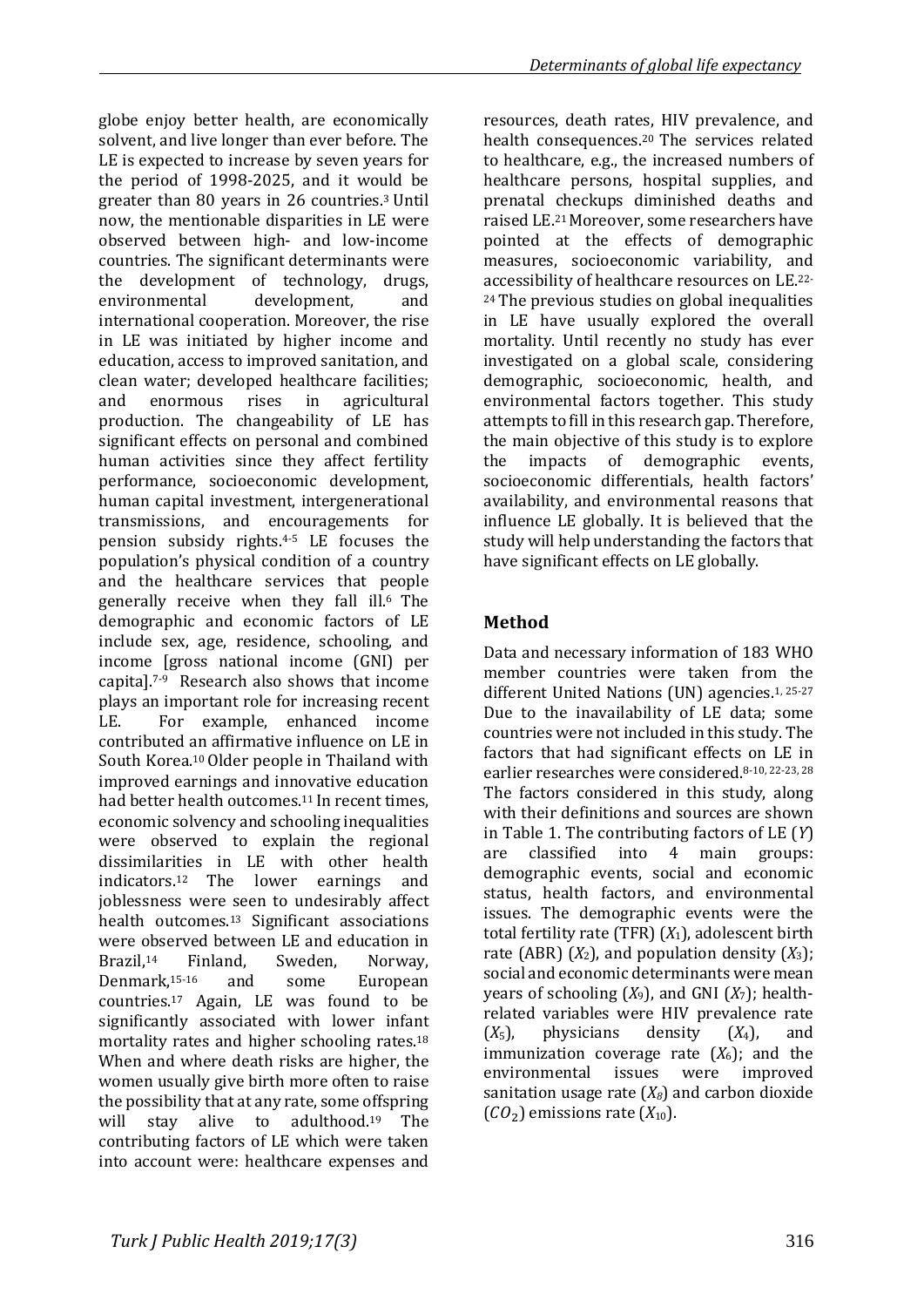| <b>Selected Variables</b>    | <b>Descriptions</b>                                                                |
|------------------------------|------------------------------------------------------------------------------------|
| Life expectancy              | The average number of years a newborn infant can expect to live under current      |
|                              | mortality levels.                                                                  |
| Total fertility rate (TFR)   | The average number of children a woman would have assuming that current age-       |
|                              | specific birth rates remain constant throughout her childbearing years (usually    |
|                              | considered to age 15 to 49).                                                       |
| Adolescent fertility rate    | The number of births to women ages 15-19 per 1000 women ages 15-19.                |
| (AFR)                        |                                                                                    |
| Human                        | Estimated number of adult population aged 15-49 years per 100 populations.         |
| Immunodeficiency Virus       |                                                                                    |
| (HIV) prevalence rate        |                                                                                    |
| Physicians density           | The number of physicians per ten thousand populations.                             |
| <b>Gross National Income</b> | GNI PPP per capita is gross national income in purchasing power parity (PPP)       |
| (GNI) per capita             | divided by midyear population. GNI PPP refers to gross national income converted   |
|                              | to "international" dollars using a purchasing power parity conversion factor.      |
|                              | International dollars indicate the amount of goods and services one could buy in   |
|                              | the USA with a given amount of money.                                              |
| Mean year of schooling       | An average number of years of education received by people 25 and older,           |
|                              | converted from education attainment levels using official durations of each level. |
| Population density           | Population density is a measurement of population per unit area or unit volume. It |
|                              | was obtained by the mid-year 2016 population divided by the square kilometers of   |
|                              | arable land.                                                                       |
| Diabetes prevalence rate     | The diabetes prevalence rate is the number of people per 100 in a given group or   |
|                              | population who are reported to have diabetes.                                      |
| Immunization rate            | The number of children per 100 ages 12-30 months takes vaccines for Diphtheria,    |
|                              | Tetanus, and Pertussis (DTP)                                                       |
| Improved sanitation rate     | The number of population per 100 using                                             |
|                              | Improved sanitation                                                                |
| Carbon dioxide $(CO2)$       | Total carbon emissions from fossil-fuel burning, cement production, and gas        |
| emissions                    | flaring. Emissions are expressed in million metric tons of carbon.                 |

Table 1: Variables, their descriptions and sources

Source: (WHO, 2016)

To analyze the collected data, descriptive statistics, correlation analysis, and stepwise (backward) regression analysis were used. Descriptive statistics were used to see the maximum, minimum, mean, median values, and standard deviations (SDs). The Pearson correlation analysis was used to set up the relationships among variables. Backward stepwise regression is a stepwise regression approach, which begins with a full (saturated) model and at each step gradually eliminates variables from the regression model to find a reduced model that best explains the data. The stepwise approach is useful because it reduces the number of predictors, reducing the multicollinearity problem and it is one of the ways to resolve the over fitting. Assume the regression model considering all the covariates is:

$$
Y = \beta_o + \sum_i \beta_i X_i + \varepsilon. \tag{1}
$$

In Eq. (1), *Y* is the outcome variable (LE), *Xi* (*i* =1, 2, 3, . ., 10) are the explanatory<br>variables.  $\beta_0$  is the constant. variables,  $\beta_0$  is the  $\beta_i$  (*i* = 1, 2, 3, ..., 10) are the  $\beta_i$  (*i* = 1, 2, 3, ..., 10) are the unknown regression coefficients, and  $\varepsilon$  is the error term with an  $N(0, \sigma^2)$  distribution. To check the multicollinearity problem among the predictors, the variance inflation factor (VIF) was used. The VIF for the explanatory variables,  $X_i$  is:

$$
VIF_j = (1 - R_j^2)^{-1}, \quad j = 1, 2, 3, \dots, l.
$$
 (2)

In Eq. (2), *l* is the number of predictors, and  $R_j^2$  is the square of the multiple correlation coefficient of the *j*th variable with the remaining (*l*-1) variables. The VIF is always positive and if it is less than 5, then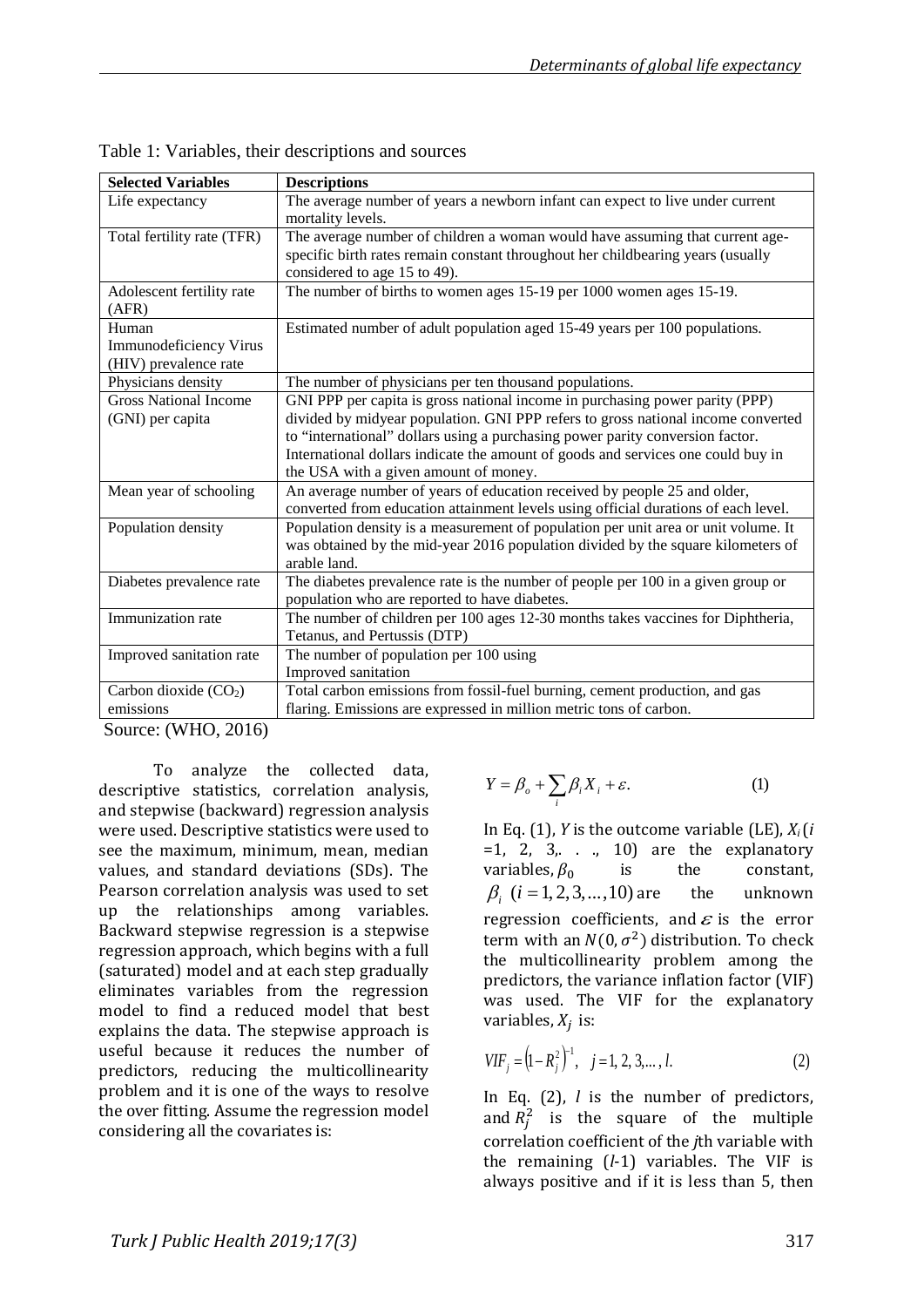there is no multicollinearity; if it is less than<br>10. then there exists a reasonable there exists a reasonable multicollinearity; and if it is greater than 10, there exits considerable multicollinearity among the variables.29 The analyses were performed by using the Statistical Package for Social Sciences (SPSS) (SPSS Inc, Chicago, IL; USA).

### **Results**

The study included a total of 183 WHO member countries. The influences of TFR, ABR, population density, schooling, GNI, physicians' density, immunization rate, HIV prevalence rate, improved sanitation, and  $CO<sub>2</sub>$  emissions on LE are explored here sequentially.

The descriptive statistics of dependent and independent variables are presented in Table 2. The extreme values (maximum and minimum) of all the factors as well as the variables' mean, median, and SDs are presented in this table to explore their main features. This type of analysis is considered very meaningful since the diverse factors are frequently calculated in diverse units.

| <b>Selected Variables</b> | $\boldsymbol{N}$ | Minimum               | Maximum             | Mean     | <b>SE</b> | Median | <b>SD</b>         |
|---------------------------|------------------|-----------------------|---------------------|----------|-----------|--------|-------------------|
|                           |                  |                       |                     |          | mean      |        |                   |
| Life expectancy           | 183              | 50.1 (Sierra Leone)   | 83.7(Japan)         | 71.29    | 0.59      | 73.50  | 7.98              |
| Total fertility rate      | 182              | 1(Republic of Korea)  | 8(Niger)            | 2.85     | 0.105     | 2.31   | 1.41              |
| Adolescent birth          | 186              | 1(Democratic People's | 229(Central African | 55.54    | 3.521     | 44.00  | 48.02             |
| rate                      |                  | Republic of Korea)    | Republic)           |          |           |        |                   |
| Population density        | 189              | 2(Mongolia)           | 18866(Monaco)       | 292.77   | 108.15    | 82.53  | 1486.79           |
| Physicians density        | 161              | O(Liberia)            | $77$ (Qatar)        | 17.44    | 1.25      | 14.20  | 15.81             |
| HIV prevalence            | 111              | 0(Azerbaijan)         | 28(Swaziland)       | 2.46     | 0.48      | 60.00  | 5.10              |
| rate                      |                  |                       |                     |          |           |        |                   |
| Immunization rate         | 194              | 24(Equatorial Guinea) | 99(Oatar)           | 88.36    | 0.97      | 94.00  | 13.40             |
| 163<br>GNI per capita     |                  | 600(Central African   | 140720(Qatar)       | 18604.91 | 1549.92   |        | 11960.00 19788.08 |
|                           |                  | Republic)             |                     |          |           |        |                   |
| Improved                  | 179              | 7(South Sudan)        | 100(Singapore)      | 72.59    | 2.191     | 85.60  | 29.31             |
| sanitation                |                  |                       |                     |          |           |        |                   |
| Mean years of             | 157              | 1(Niger)              | 14(Finland)         | 8.59     | 0.246     | 9.20   | 3.08              |
| schooling                 |                  |                       |                     |          |           |        |                   |
| CO <sub>2</sub> emissions | 183              | O(Burundi)            | 44(Oatar)           | 4.65     | 0.458     | 2.36   | 6.26              |

Note: '*N*, number of countries', 'SE, standard error', 'SD, standard deviation'

| Table 3. Pearson correlation coefficient between variables |  |  |  |  |
|------------------------------------------------------------|--|--|--|--|
|------------------------------------------------------------|--|--|--|--|

|          | Y | $X_1$      | $X_2$     | $X_3$   | $X_4$     | $X_5$     | $X_6$      | $X_7$        | $X_8$      | $X_9$      | $X_{10}$  | $X_{11}$  |
|----------|---|------------|-----------|---------|-----------|-----------|------------|--------------|------------|------------|-----------|-----------|
| Y        |   | $-.839***$ | $-.783**$ | $.173*$ | $.688**$  | $-.397**$ | $.347**$   | $.586^{**}$  | $.638**$   | $.849**$   | $.745***$ | $.447**$  |
| $X_1$    |   |            | $.782**$  | $-.142$ | $-.656**$ | .175      | $-.366$ ** | $-.556^{**}$ | $-.511***$ | $-.819***$ | $-.734**$ | $-.427**$ |
| $X_2$    |   |            |           | $-.138$ | $-.611**$ | $.219*$   | $-.273**$  | $-.591**$    | $-.557**$  | $-.760**$  | $-.712**$ | $-.449**$ |
| $X_3$    |   |            |           |         | $.259**$  | $-.120$   | .008       | .096         | $.259**$   | .113       | .066      | .033      |
| $X_4$    |   |            |           |         |           | $-.282**$ | .065       | $.366^{**}$  | $.694**$   | $.674**$   | $.689**$  | $.494**$  |
| $X_5$    |   |            |           |         |           |           | $-.233*$   | $-.022$      | $-.135$    | $-.273***$ | $-.028$   | $-.084$   |
| $X_6$    |   |            |           |         |           |           |            | $.148*$      | $.322**$   | $.385***$  | $.238***$ | $.371**$  |
| $X_7$    |   |            |           |         |           |           |            |              | $.342**$   | $.535***$  | $.470**$  | $.281**$  |
| $X_8$    |   |            |           |         |           |           |            |              |            | $.582**$   | $.587**$  | $.790**$  |
| $X_9$    |   |            |           |         |           |           |            |              |            |            | $.785***$ | $.501**$  |
| $X_{10}$ |   |            |           |         |           |           |            |              |            |            |           | $.473**$  |
| $X_{11}$ |   |            |           |         |           |           |            |              |            |            |           |           |

Note: \**p*<0.05, \*\**p*<.01, 'Y, Life expectancy', 'X<sub>1</sub>, Total fertility rate', 'X<sub>2</sub>, Adolescent birth rate', 'X<sub>3</sub>, Population density', 'X<sub>4</sub>, Physicians density', 'X<sub>5</sub>, HIV prevalence rate', 'X<sub>6</sub>, Diabetes prevalence rate', 'X<sub>7</sub>, Immunization', 'X<sub>8</sub>, GNI per capita', 'X<sub>9</sub>, Improved sanitation', 'X<sub>10</sub>, Mean years of schooling', 'X<sub>11</sub>, CO<sub>2</sub> emissions'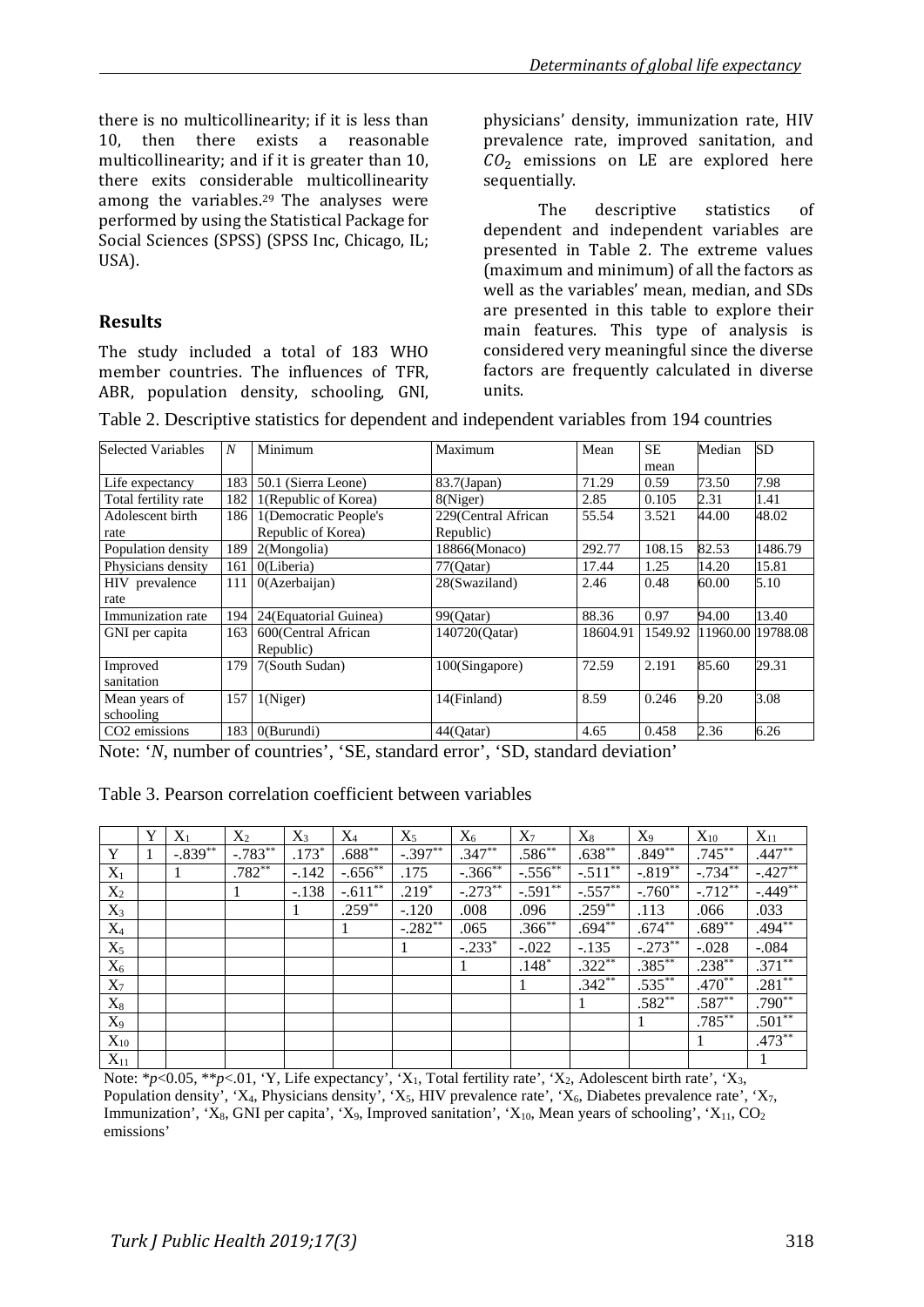The LEs of the African courtiers are found remarkably lower than that of other countries in the globe. Among these countries, the LE of Sierra Leone is found the lowest (50.1 years). The LEs are found 52.4, 53.5, 53.1, 53.3, and 53.7 years of Angola, Central African Republic, Chand, Côte d'Ivoire, and Lesotho respectively; which are around three-fifths compared to countries<br>like Japan (83.7 years), Switzerland years), Switzerland (83.4years), Singapore (83.1 years), etc. The TFR and ABR are found the highest in the African countries. The TFR of Nigeria is 8, in Somalia, Mali, Chand, Angola, the Democratic Republic of the Congo, Burundi, Uganda, Nigeria, and Burkina Faso it is 6. The average TFR is found 1.70 in the more developed countries. A comparable trend is found for ABR. The highest ABR (229) is observed in the Central African Republic. It is the second highest in Niger (206) followed by Chand (203), Angola (191), and some other African countries. The highest densely populated<br>countries are Singapore (7,829) Singapore population/km2 (pop./ km2 ), Bahrain (1,789 pop./km2), Maldives (1,364 pop. /km2), Malta (1,348 pop. /km2), Bangladesh (1,237 pop./km2), etc. On the other hand, a good number of the lowest population density countries are found, e.g., Mongolia (2 pop. /km2), Namibia (3 pop/km2), Australia (3 pop./km2), Iceland (3 pop./km2), Suriname (3 pop. /km2), etc. The physicians' density is observed very low in the countries of the African region. It is mentionable that there are only 1 physician per 10,000 people in the Central African Republic, Togo, Burkina Faso, etc.; 2 physicians per 10,000 people in Madagascar, Angola, Zambia, etc. The HIV prevalence rates are observed the maximum in the countries of the African region (Swaziland 28.7%; Botswana 22.3%; Lesotho 22.8%; South Africa 19.3%, Zimbabwe 14.7%; etc.) while it is <0.10% in the most developed countries. Immunization covers almost 100% children in the globe except for some countries e.g., Equatorial Guinea (24%), South Sudan (39%), Somalia (42%), etc. The economic factor, GNI was found very low of the countries where the LEs are found lower (e.g., GNI of Central African Republic is 600\$). The lower improved sanitation facilities were observed in the African countries (e.g., South

Sudan, 7%; Niger, 11%; Togo, 12%, etc.) where the LEs are found also lower. The mean years of schooling were found very few in the countries of the African region (Niger, 1 year; Mali, 2 years; etc.). The highest  $CO<sub>2</sub>$  emission rates were found in the middle-income countries e.g., Qatar (40.5), Trinidad and Tobago (34.5), Kuwait (27.3), etc.

In bivariate analysis, the results of Pearson correlation coefficients (*r*) are presented in Table 3. The results revealed that the LE was found significantly positively<br>correlated with physician density. correlated immunization, income, sanitation, schooling, and  $CO<sub>2</sub>$  emissions; and significantly negatively correlated with fertilities (TFR and ABR), and HIV prevalence rate.

The results of the stepwise regression analysis are presented in Table 4. In this analysis, five sets of regression models (Models 1-5) were performed. There were no<br>multicollinearity among the variables multicollinearity because the VIFs were less than 5 for all the cases except TFR (VIF = 5.116) and improved sanitation using rate (VIF =  $5.858$ ). Model  $1(R_a^2 = 0.837)$  considered all the explanatory variables, among these predictors TFR, HIV prevalence, and  $CO<sub>2</sub>$  emissions indicated significant negative effects; and income and sanitation indicated significant positive effects on LE. Model 2 ( $R_a^2 = 0.840$ ) retained the predictors except population density where TFR, HIV prevalence rate, income, sanitation, and  $CO<sub>2</sub>$  emissions were identified as the significant factors. Model  $3 (R_a^2 =$ 0.843) retained all the predictors except population density and schooling where TFR, HIV prevalence rate, GNI per capita, sanitation, and  $CO<sub>2</sub>$  emissions were identified as the significant factors. Model  $4 (R_a^2 =$ 0.845) excluded ABR, population density, and mean years of schooling; and among the retained predictors TFR, HIV prevalence, GNI per capita, sanitation, and  $CO<sub>2</sub>$  emissions were identified as the significant predictors of LE.<br>Model 5 ( $R_a^2 = 0.845$ ) excluded the Model  $5 (R_a^2 = 0.845)$ predictors ABR, population density, physician density, mean years of schooling; and among the retained predictors TFR, HIV prevalence, immunization, GNI per capita, sanitation, and  $CO<sub>2</sub>$  emissions were identified as the significant factors of LE.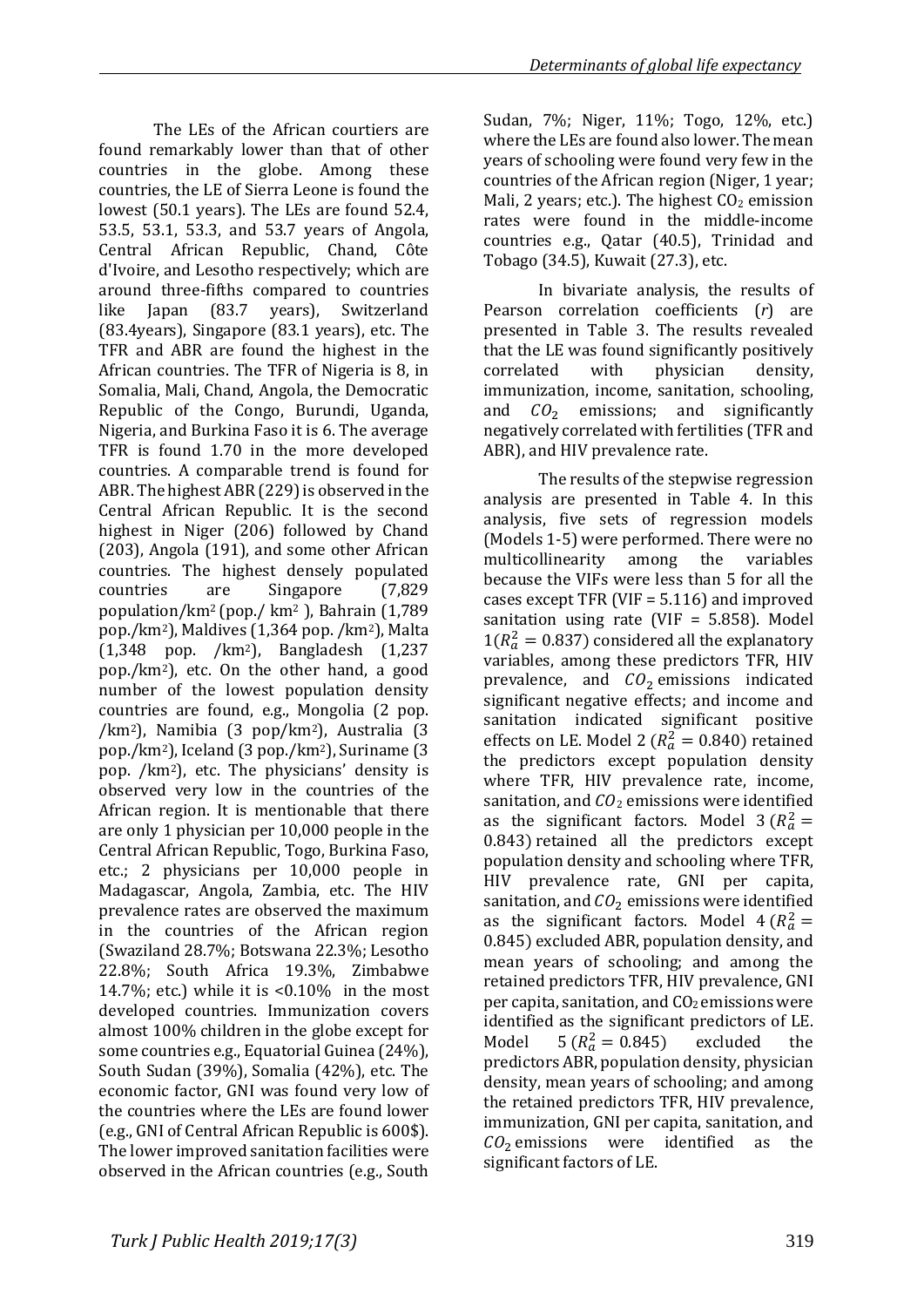|                  | Model 1  |               | Model 2        |                | Model 3        |          | Model 4                  |          | Model 5  |            | Model 6  |            | Model 7  |      |
|------------------|----------|---------------|----------------|----------------|----------------|----------|--------------------------|----------|----------|------------|----------|------------|----------|------|
|                  | ß        | <b>VIF</b>    | ß              | <b>VIF</b>     | ß              | VIF      | ß                        | VIF      | ß        | <b>VIF</b> | ß        | <b>VIF</b> | ß        | VIF  |
| $X_1$            | $-.297.$ | 5.33          | $\blacksquare$ | 4.88           | $\overline{a}$ | 4.69     | $\overline{\phantom{a}}$ | 4.47     |          | 3.97       |          | 3.95       |          | 3.93 |
|                  | **       | 5             | .299**         | 8              | .295**         | 9        | $.305**$                 | 6        | $.325**$ |            | $.321**$ | 9          | $.329**$ | 2    |
| $X_2$            | $-.051$  | 3.96          | $-.051$        | 3.96           | $-.052$        | 3.95     | $-0.055$                 | 3.93     |          |            |          |            |          |      |
|                  |          | 8             |                | 7              |                | 8        |                          | 7        |          |            |          |            |          |      |
| $X_3$            | $-.011$  | 1.23          | $-.012$        | 1.16           |                |          |                          |          |          |            |          |            |          |      |
|                  |          | $\Omega$      |                | 2              |                |          |                          |          |          |            |          |            |          |      |
| $X_4$            | $-.081$  | 4.05          | $-.079$        | 3.69           | $-.076$        | 3.59     | $-.063$                  | 3.27     | $-.063$  | 3.27       |          |            |          |      |
|                  |          | 4             |                | 4              |                | 6        |                          | 5        |          | 4          |          |            |          |      |
| $X_5$            |          | 1.52          | $\blacksquare$ | 1.26           | $\blacksquare$ | 1.24     | $\overline{\phantom{a}}$ | 1.22     |          | 1.20       |          | 1.15       |          | 1.14 |
|                  | $.209**$ | 9             | $.207**$       | $\overline{2}$ | $.206**$       | 3        | .209**                   | 6        | $.213**$ | $\Omega$   | $.205**$ |            | $.209**$ | 6    |
| $X_6$            | .057     | 2.11          | .057           | 2.11           | .058           | 2.10     | .059                     | 2.10     | .050     | 1.98       | .065     | 1.79       |          |      |
|                  |          | 3             |                | 3              |                | 8        |                          | 6        |          |            |          | 3          |          |      |
| $X_7$            | .108     | 2.01          | .110           | 1.88           | .108           | 1.86     | .103                     | 1.81     | $.116*$  | 1.58       | $.122*$  | 1.55       | $.117*$  | 1.53 |
|                  |          |               |                | 9              |                | $\Omega$ |                          | 6        |          | $\Omega$   |          | $\Omega$   |          | 6    |
| $X_8$            | $.361**$ | 3.71          | $.362**$       | 3.66           | $.364**$       | 3.60     | .383**                   | 2.86     | .385**   | 2.86       | .370**   | 2.67       | $.357**$ | 2.59 |
|                  |          | $\theta$      |                | 4              |                | 8        |                          | 5        |          | $\Omega$   |          | $\Omega$   |          | 2    |
| $X_9$            | $.301*$  | 7.71          | $.302*$        | 7.67           | $.304*$        | 7.65     | $.306*$                  | 7.64     | $.322**$ | 7.29       | $.283**$ | 6.00       | $.329**$ | 5.08 |
|                  |          |               |                | $\overline{2}$ |                | $\Omega$ |                          | 3        |          |            |          | 3          |          |      |
| $X_1$            | .008     | 4.93          |                |                |                |          |                          |          |          |            |          |            |          |      |
| $\mathbf{0}$     |          | $\theta$      |                |                |                |          |                          |          |          |            |          |            |          |      |
| $\overline{X_1}$ | $-.172*$ | 3.21          | $-.171*$       | 3.17           | $-.171*$       | 3.17     | $-184*$                  | 2.84     | $-.175*$ | 2.74       | $-184*$  | 2.68       | $-186*$  | 2.68 |
|                  |          | $\mathcal{I}$ |                | $\theta$       |                | $\Omega$ |                          | $\Omega$ |          | 2          |          | 5          |          | 2    |
| $R_a^2$          | 0.834    |               | 0.837          |                | 0.840          |          | 0.842                    |          | 0.844    |            | 0.845    |            | 0.845    |      |

Table 4: Results of backward regression analysis

Note: \**p*<0.05, \*\**p*<0.01, 'β, Standardized Coefficients,' 'VIF, variance inflation factor', 'X1, Total fertility rate', 'X<sub>2</sub>, Adolescent birth rate', 'X<sub>3</sub>, Population density', 'X<sub>4</sub>, Physicians density', 'X<sub>5</sub>, Prevalence of HIV rate', ' $X_6$ , Diabetes prevalence rate', ' $X_7$ , Immunization', ' $X_8$ , GNI per capita', ' $X_9$ , Improved sanitation', ' $X_{10}$ , Mean years of schooling', ' $X_{11}$ , CO<sub>2</sub> emission', ' $R_a^2$ , adjusted *R* squared'

#### **Discussion**

The univariate analysis clearly explains the global scenario of LE. The correlation analysis established the significant relationships<br>between LE and demographic. demographic, socioeconomic, health, and environmental factors. Finally, the regression model (Model 5) identified TFR, HIV prevalence, income, sanitation, and  $CO<sub>2</sub>$ emissions as the sanitation, and significant predictors of global LE.

In 2015, the global LE was 71.40 years and it is improved at a rate of more than 3 years per 10 years from 1950. In the 1990s, the growth on LE stalled in the countries of African region because of the tremendous increase of HIV prevalence rates; and increased death rates in many former Soviet countries following the collapse of the Soviet Union. In most of the regions, the LEs have increased from 2000 onwards. The overall global increment of LE was 5.00 years from 2000 to 2015. The largest increment (9.40 years) was observed in the African countries. Now, the LE is more than 82 years in 12 countries (Switzerland, Spain, Italy, Iceland, Israel, France, Sweden, Japan, Singapore, Australia, the Republic of Korea, and Canada) and it is on an average 80 years in 29 countries. On the other hand, there are 22 countries with LEs less than 60 years.1

Globally the fertility patterns have changed dramatically over the last few decades. In 2015, the global TFR was 2.50 which masks wide regional variations. Africa remains the region with the highest TFR (4.70) and Europe has the lowest TFR (1.60).30 The higher TFR may also have a negative effect on LE. Clearly, the families having the higher number of births, the lower duration between births, and insufficient resources allotted for those children may reduce breastfeeding duration and risk malnutrition in those children. The consistent results are observed in this study. In addition, LE was inversely correlated with fertilities and from the regression analysis; the TFR is identified as the significant determinant of LE.

In the developing countries, the TFR has fallen remarkably since 1950. The higher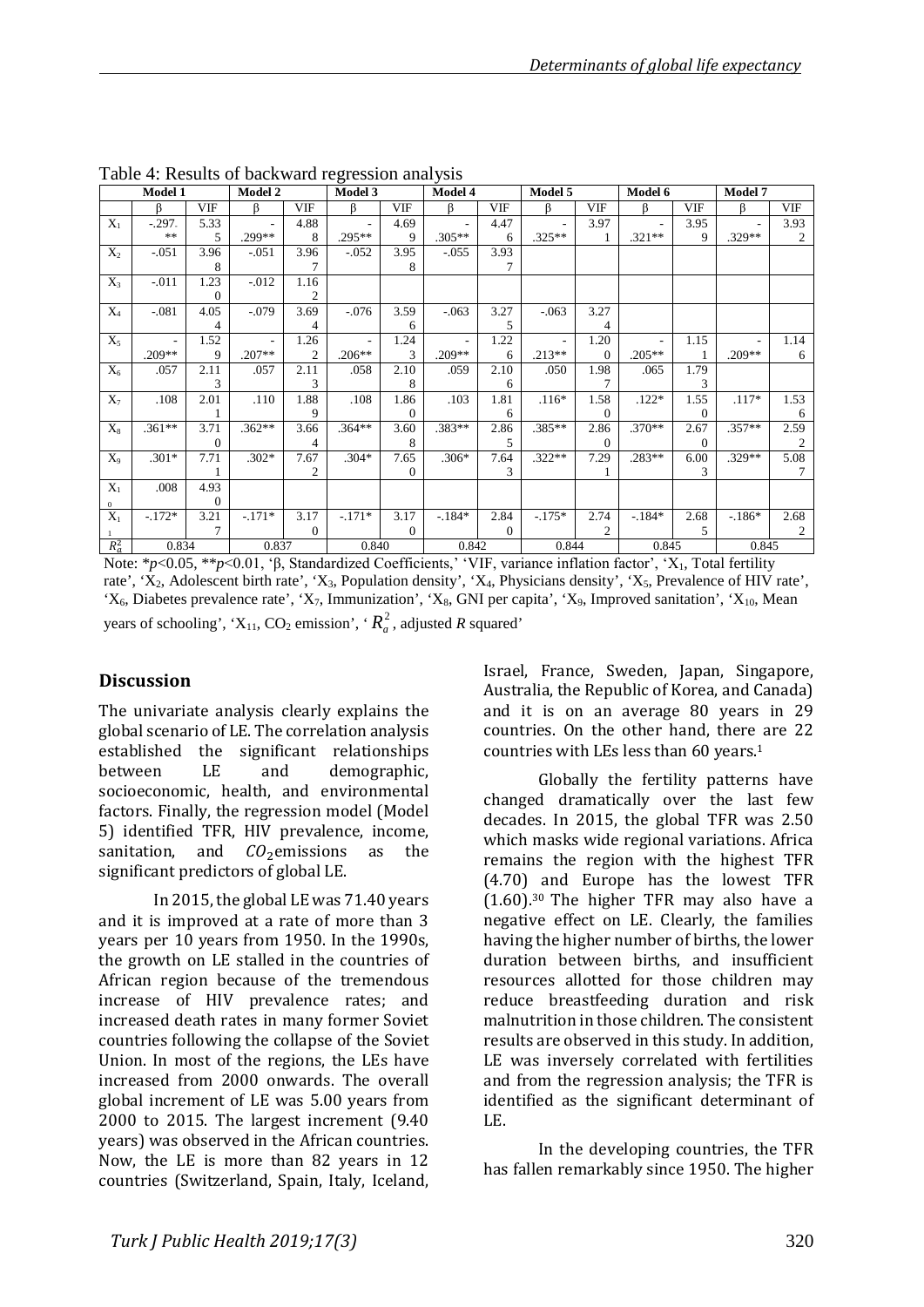fertility ( $TFR \geq 5$ ) and closely-spaced births characterized 33 countries among them 29 are in Sub-Saharan Africa. The higher fertility creates the higher health burden, which risks for infants and mothers, derails wealth investment, downturns economic growth, and worsens ecological coercions. The significant downturn in births may contribute to raising the productive output. The present study identified that higher fertility contributed to lower LE. Obviously, the declining trend of TFR assists to raise economic growth through the positive changes in age-structure. The ABR and coverage of modern contraceptives are two proposed indicators of the Sustainable Development Goal Target 3.7 on general entrance to reproductive healthcare services. It was estimated that the global ABR= 44 which was 5 times more prevalent in the lowincome countries compared to the highincome countries.30 Early sexual activities (marital or extramarital) contribute to ABR. In 2014, it was estimated globally 700 million girls were married before 18 years among<br>them 250 million had experienced experienced extramarital sexual relations.<sup>31</sup> Globally,<br>adolescents are exposed to excess adolescents are exposed to excess reproductive health hazards. Aadolescent fertility results in adverse mother and infant health outcomes and it is strongly associated with obstructed delivery, low birth weight, fetal growth retardation, and higher maternal and infant deaths.28 The higher availability of unsafe sexual activities among unmarried girls threats them to unexpected pregnancies, risky abortions, and sexually transmitted diseases. On the other hand, delayed motherhood beyond adolescence raises survivorship of offspring.32

The availability of physicians contributes to raise LE. In an area or in a country, if we find an inadequate number of medical personnel that treats the general population, it would more likely not to have enough healthcare services. Availability and easy access to healthcare services are considered an important issue to protect from diseases and to hasten recovery from sickness and disabilities. In this study, the physician density is significantly associated with LE which is consistent with the previous studies.12, 20-21 On the other hand, an

inadequate number of healthcare personnel, lack of skilled health workers, and not having easy access to healthcare services may contribute to raise the disease prevalence.33 Moreover, the physicians may contribute to increasing LE by reducing fertilities.8

The prevalence of HIV is found significantly negatively correlated with LE and in all the regression models (Models 1-5), it was retained as the significant predictor of LE. HIV leads to untreatable disease and hits the immune system. The HIV infected person may survive 9-11 years without treatment. This means that HIV-infected individuals have shorter lifetimes. The higher HIV prevalence in an area or a country may cause to increase more HIV infected persons. As a result, the higher prevalence of HIV infection lowers LE. Globally, the differences of LEs among regions are also seen, as the numerous countries in the African region with the higher prevalence of HIV experienced a fall in LE and established a relationship between higher prevalence of HIV and lower LE.34

Immunization was found significantly positively correlated with LE. In all the regression models (Models 1-5) this factor retained as the significant determinant.<br>Vaccination greatly reduces diseases. Vaccination<br>disabilities. deaths, and increases LE worldwide. It has significantly reduced the burden of infectious diseases. Today, vaccines are considered an excellent safety tool. In a previous study, it was identified that vaccination significantly contributes to increasing LE by lowering morbidity and mortality.35

National income (GNI per capita) has shown significant positive correlation with LE. In regression analysis, GNI is identified as the significant determinant of LE in all the models (Models 1-5). The present study<br>identified that financial development development increases LE. The populations of a country live longer when they have quality livelihoods and have lower death rates.<sup>11</sup> The quality livelihood of a country's population is measured by that country's national income, which has also been established in this study. There is significant evidence linking income dissimilarity to unfortunate health outcomes. In the low- and lower middle-income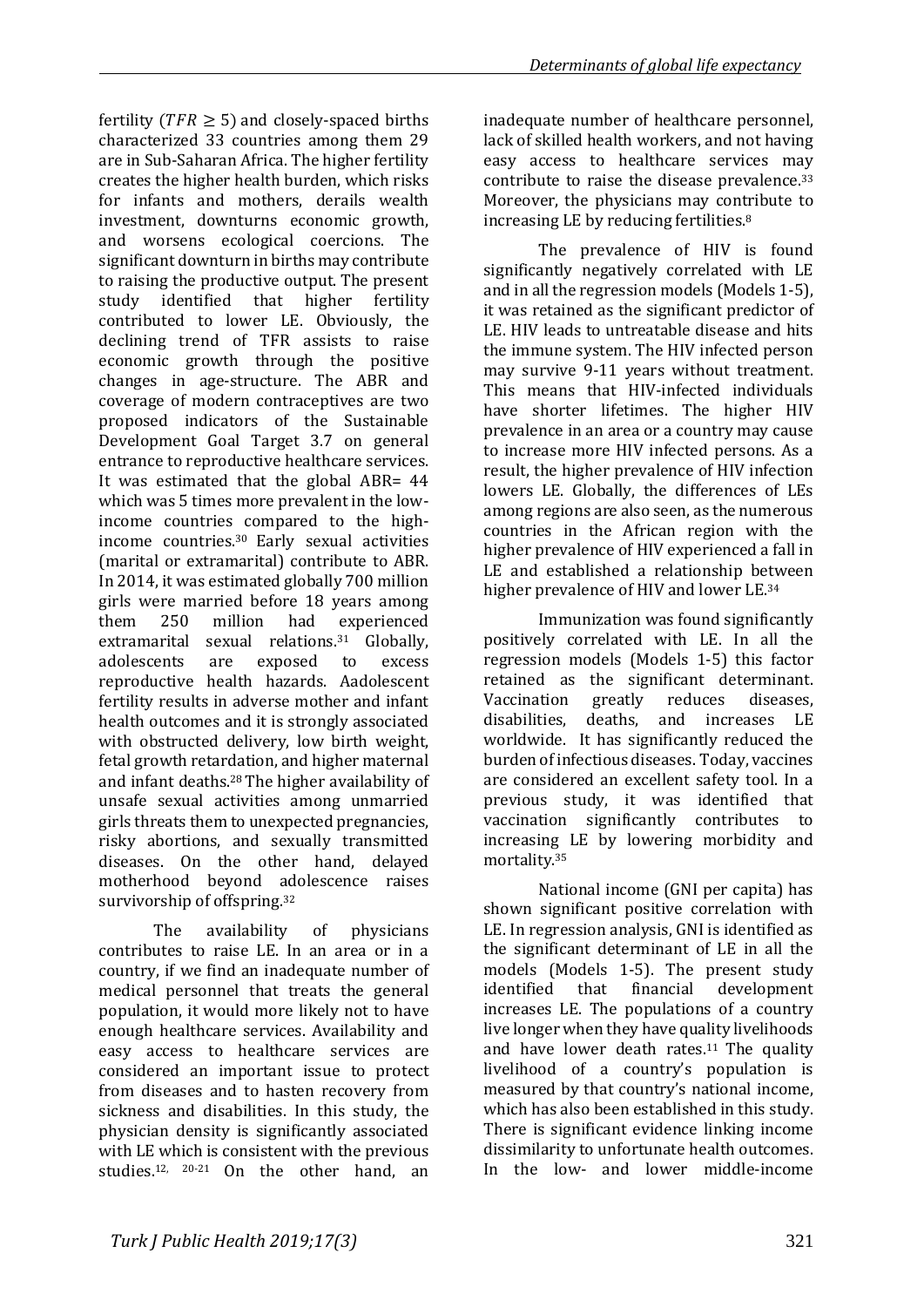countries, a smaller amount of money is allotted for healthcare services which might contribute to having lower LE. The findings of this study authenticate the previous study results on the effects of national income on  $\Gamma$ F 8, 13

Improved sanitation was found significantly positively correlated with LE and identified as the significant determinant of LE (Models 1-5). An increase in the lifespan was determined mostly by the improvements in sanitation systems during the 1990s and early 2000s. The transmission of most infectious diseases (e.g., cholera, typhoid, infectious hepatitis, polio, cryptosporidiosis, ascariasis, etc.) is through human waste. Each year, around 1.80 million people die due to diarrheal diseases, among them 90% are less than 5 years old, and they are mostly in the low- and lower-income countries.36 Usually, the unhealthy sanitation systems may contribute to having various infections. In the tropical and subtropical areas in terms of socioeconomic and public health concern, the ranks of malaria and schistosomiasis were placed first and second respectively among the human parasitic diseases. Globally, around 0.6 million deaths occur per year due to severe Ascaris infections.37

Education is another influential factor found to be significantly positively correlated with LE. This finding has likewise important implications. An educated nation might contribute increasing LE. The higher schooling rates are strongly correlated with timely receipt of healthcare services and better healthcare knowledge. The educated population is more likely to have improved prenatal care and they can be promoted to optimize the use of mothers' healthcare services, thus keeping away from childbirthrelated difficulties.38 Usually, more educated populations can earn more money, which contributes to having higher household<br>incomes, enabling them buy quality enabling them healthcare services. Besides these, the<br>educated individuals tend to better educated individuals understand the importance of personal hygiene, nutritional information, knowledge regarding illness, etc.39

The  $CO<sub>2</sub>$  emission was significantly positively correlated with LE, and it was retained all in the regression models (Models 1-5). The regression analysis identified it is a significant determinant of LE. The higher energy usage is essential for economic development, which is the prerequisite for human development. The higher energy usage leads to higher  $CO<sub>2</sub>$  emissions. The higher LE is companionable with low carbon emissions. From the perspective of a sustainable development, the countries would reach both higher GNI and higher LEs at low levels of  $CO<sub>2</sub>$  emissions.<sup>40</sup>

A limitation of this study is that we analyzed data for the most common determining factors, *i.e.*, those which were found to be significantly associated with LE in the previous studies. In addition, the analysis was limited to those countries whose data were available. The present study identified associations and determinants of LE but did not investigate the determinants that explain gender and urban-rural differences in LE in these countries. Data on the 183 countries were obtained from the different UN agencies. However, the sources and quality of data vary according to country. Some countries have comprehensive civil registration and vital statistics systems and regular censuses of the entire population. However, many countries have incomplete or dysfunctional birth and death registration systems, and therefore lack continuous empirical data on mortality and LE.

# **Conclusion**

The study analyzed how demographic, socioeconomic, health, and environmental factors affect LE globally, and empirically identified the determinants of LE. All the selected factors were found to be statistically correlated with LE. Among these factors, physician density, immunization coverage, national income, and improved sanitation were positively; but the higher fertilities (TFR and ABR), and HIV prevalence rate were negatively associated with LE. However, TFR, HIV prevalence rate, immunization rate, national income, improved sanitation, and  $CO<sub>2</sub>$  emissions were identified as influential factors of LE. The findings of this study have some important policy implications for all countries particularly for the African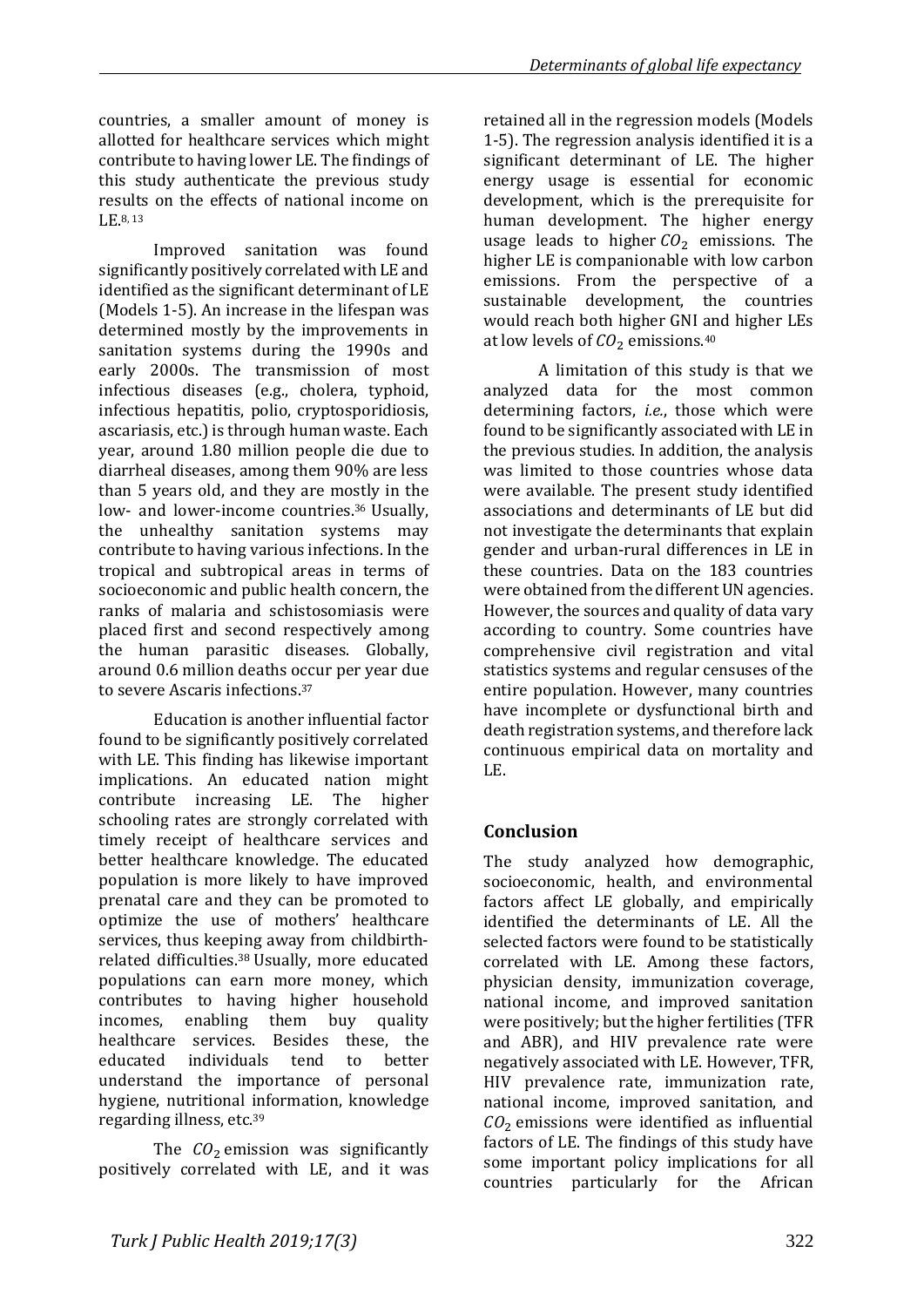countries. To raise LEs of those countries substantive steps should be taken. National and international programs may be taken to raise LE by raising schooling, immunization coverage, improved sanitation, and the number of physicians; and limiting fertilities and HIV infection in the countries where LEs are still very low. We analyzed cross-sectional data of 183 countries, of 10 demographic, socioeconomic, health, and environmental determinants. To identify the factors that influence LE, further research should evaluate panel data sets with a broader range of predictors.

**Abbreviations:** ABR: Adolescent birth rate;  $CO<sub>2</sub>$ : Carbon dioxide; GNI: Gross national income; HIV: Human Immunodeficiency Virus; LE: Life expectancy; SD: Standard deviation; TFR: Total fertility rate; UN: United Nations; VIF: Variance inflation factor; WHO: World Health Organization

**Ethics approval and consent to participate:** Ethics approval for this study was not required since the data is secondary and is available in the public domain.

**Consent for publication:** Not applicable.

**Availability of data materials**: Data for this study were sourced from:

1. World Health Organization (WHO) 2016;<br>and available here: available [http://apps.who.int/iris/bitstream/10665/](http://apps.who.int/iris/bitstream/10665/206498/1/9789241565264_eng.pdf) [206498/1/9789241565264\\_eng.pdf](http://apps.who.int/iris/bitstream/10665/206498/1/9789241565264_eng.pdf)

2. World Health Statistics 2015; and available here:

http://apps.who.int/iris/bitstream/handle/ 10665/170250/9789240694439\_eng.pdf?se quence=1

3. World Population Data Sheet 2016; and available here:

https://assets.prb.org/pdf16/prbwpds2016-web-2016.pdf

4. Human Development Report 2016; and available here:

http://hdr.undp.org/sites/default/files/201 6\_human\_development\_report.pdf

**Competing interests:** The authors declare that they have no competing interests.

**Funding:** The authors have no support or funding to report.

**Authors' contributions:** MNIM and ANMAB drafted the manuscript and were responsible for data collection and analyses. MNH, HTAK, and MNK contributed to the design of the study and editing the manuscript. In the end, the authors read and approved the final manuscript.

**Acknowledgements:** One of the authors (MNIM) is very grateful to the authority of ERASMUS<sup>+</sup> Fellowship Program for granting a Visiting Scholar Fellowship to complete this study. The authors are very thankful to the Department of Sociology, Middle East Technical University (METU), Ankara; Turkey where the research has been conducted. Thanks also to the Editors and the referees for their valuable comments and criticism, which greatly improved this article.

## **References**

- 1. WHO. World Health Statistics 2016. World Health Organization (WHO); Geneva, Switzerland; 2016.
- 2. Wakefield J. Ecologic Studies Revisited. Annu Rev Public Health 2008; 29:75-90.
- 3. WHO. World Health Report 2008: Primary health care now more than over. World Health Organization (WHO); Geneva, Switzerland; 2008.
- 4. Coile C, Diamond P, Gruber J and Jousten A. Delays in claiming social security benefits. J Public Econ 2002; 84:357-85.
- 5. Zhang J, Zhang J, Lee RD. Mortality decline and long-run economic growth. J Public Econ 2001; 80:485-507.
- 6. Shkolnikov VM, Andreev EM, Jasilionis D, Leinsalu M, Antonova OI, McKee M.<br>The changing relation between The changing relation between education and life expectancy in central and Eastern Europe in the 1990s. J Epidemiol Community Health 2006; 60(10):875-81.
- 7. Mondal MNI, Shitan M. Impact of Socio-Health Factors on Life Expectancy in the<br>Low and Lower Middle-Income Middle-Income Countries. Iranian J Publ Health 2013; 42(12):1354-62.
- 8. Mondal MNI, Shitan M. Relative<br>Importance of Demographic, Demographic,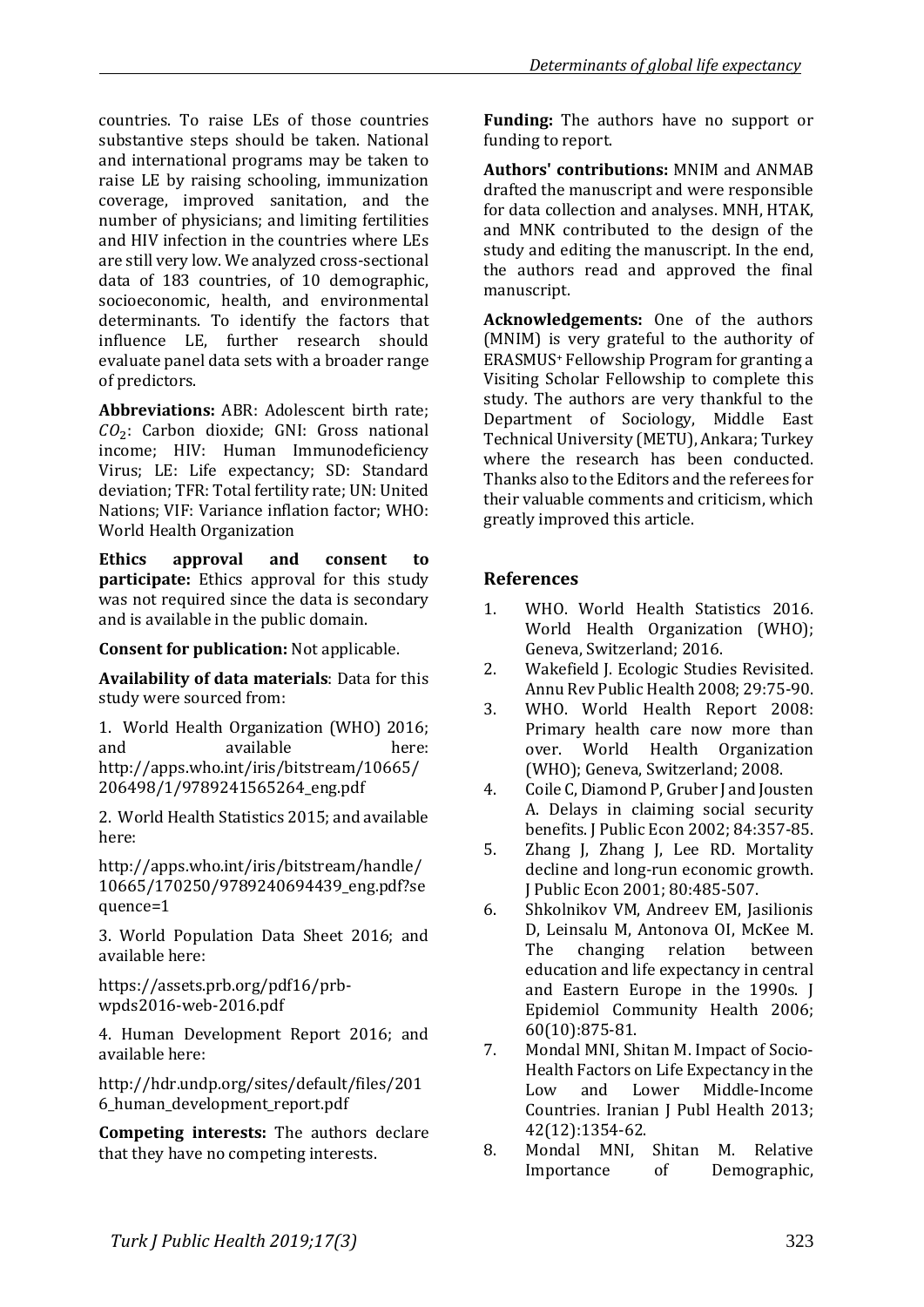Socioeconomic and Health Factors on Life Expectancy in Low- and Lower-Middle-Income Countries. [J Epidemiol](https://www.ncbi.nlm.nih.gov/pmc/articles/PMC3956691/) 2014; 24(2):117-24.

- 9. Mondal MNI, Ullah MMMN, Islam MR, et<br>al. Sociodemographic and Health Sociodemographic and Health Determinants of Inequalities in Life<br>Expectancy in Least Developed Least Developed Countries. International Journal of MCH and AIDS 2015; 4(1):01-10.
- 10. Khang YH, Yang S, Cho HJ, Jung-Choi K,<br>
Yun SC. Decomposition of Decomposition of<br>variations in life socioeconomic expectancy at birth by age and cause of death among 4 million South Korean public servants and their dependents. Int J Epidemiol 2010; 39:1656-66.
- 11. Zimmer Z, Amornsirisomboon P. Socioeconomic status and health among<br>older adults in Thailand: an Thailand: examination using multiple indicators. Soc Sci Med 2001; 52:1297-311.
- 12. Hoi le V, Phuc HD, Dung TV, Chuc NT, Lindholm L. Remaining life expectancy among older people in a rural area of Vietnam: trends and socioeconomic inequalities during a period of multiple transitions. BMC Public Health 2009; 9:471.
- 13. Karlsson M, Nilsson T, Lyttkens CH, Leeson G. Income inequality and health:<br>Importance of a cross-country cross-country perspective. Soc Sci Med 2010; 70(6):875-85.
- 14. Camargos MC, Machado CJ, do Nascimento Rodrigues R. Disability life expectancy for the elderly, city of Sao Paulo, Brazil, 2000: gender and educational differences. J Biosoc Sci 2007; 39(3):455-63.
- 15. Silventoinen K, Lahelma E. Health inequalities by education and age in four Nordic countries, 1986 and 1994. J Epidemiol Community Health 2002; 56:253-8.
- 16. Valkonen T, Sihvonen AP, Lahelma E. Health expectancy by level of education in Finland. Soc Sci Med 1997; 44:801-8.
- 17. Mackenbach JP, Kunst AE, Cavelaars AE, Groenhof F. Geurts II. Socioeconomic inequalities in morbidity and mortality in Western Europe. The EU Working Group on Socioeconomic Inequalities in Health. The Lancet 1997; 349:1655-9.
- 18. Lin CC, Rogot E, Johnson NJ, Sorlie PD, Arias E. A further study of life expectancy by socioeconomic factors in the National Longitudinal Mortality Study. Ethn Dis 2003; 13: 240-7.
- 19. Koons DN, Metcalf CJ, Tuljapurkar S. Evolution of delayed reproduction in uncertain environments: a life-history perspective. Am Nat 2008; 172:797- 805.
- 20. Shaw JW, Horrace WC, Vogel RJ. The determinants of life expectancy: an analysis of the OECD health data. South Econ J 2005; 71:768-83.<br>Seubsman SA.
- 21. Seubsman SA, Kelly MJ, Yiengprugsawan V, Sleigh AC. Thai Cohort Study Team. Gender, socioeconomic status, and self-rated health in a transitional middle-income setting: evidence from Thailand. Asia Pac J Public Health 2001; 23:754-65.
- 22. Lin RT, Chen YM, Chien LC, Chan CC. Political and Social Determinants of Life Expectancy in Less Developed Countries: A longitudinal Study. BMC Public Health 2012; 12:85.
- 23. Anderson KG. Life expectancy and the timing of historical events in developing countries. Hum Nat 2010; 21(2):103- 23.
- 24. Tang JL, Griffiths S. Review paper: epidemiology, medicine, and public health. Asia Pac J Public Health 2009; 21:244-51.
- 25. WHO. World Health Statistics 2015. World Health Organization (WHO); 2015, Geneva; Switzerland.
- 26. PRB. World Population Data Sheet 2016. Population Reference Bureau (PRB), 2016; Washington DC, USA.
- 27. UNDP. Human Development Report 2016. United Nations Development Program (UNDP), UN Plaza, New York; USA.
- 28. Alemayehu T, Haider J, Dereje H. Determinants of adolescent fertility in Ethiopia. Ethiop J Health Dev 2010; 24(1):30-7.
- 29. Chatterjee S, Hadi AS. Regression Analysis by Examples. Fifth Edition 2012. John Wiley & Sons, Inc., New Jersey; USA.
- 30. UN. World Population Prospects 2015- Data Booklet; 2015. United Nations